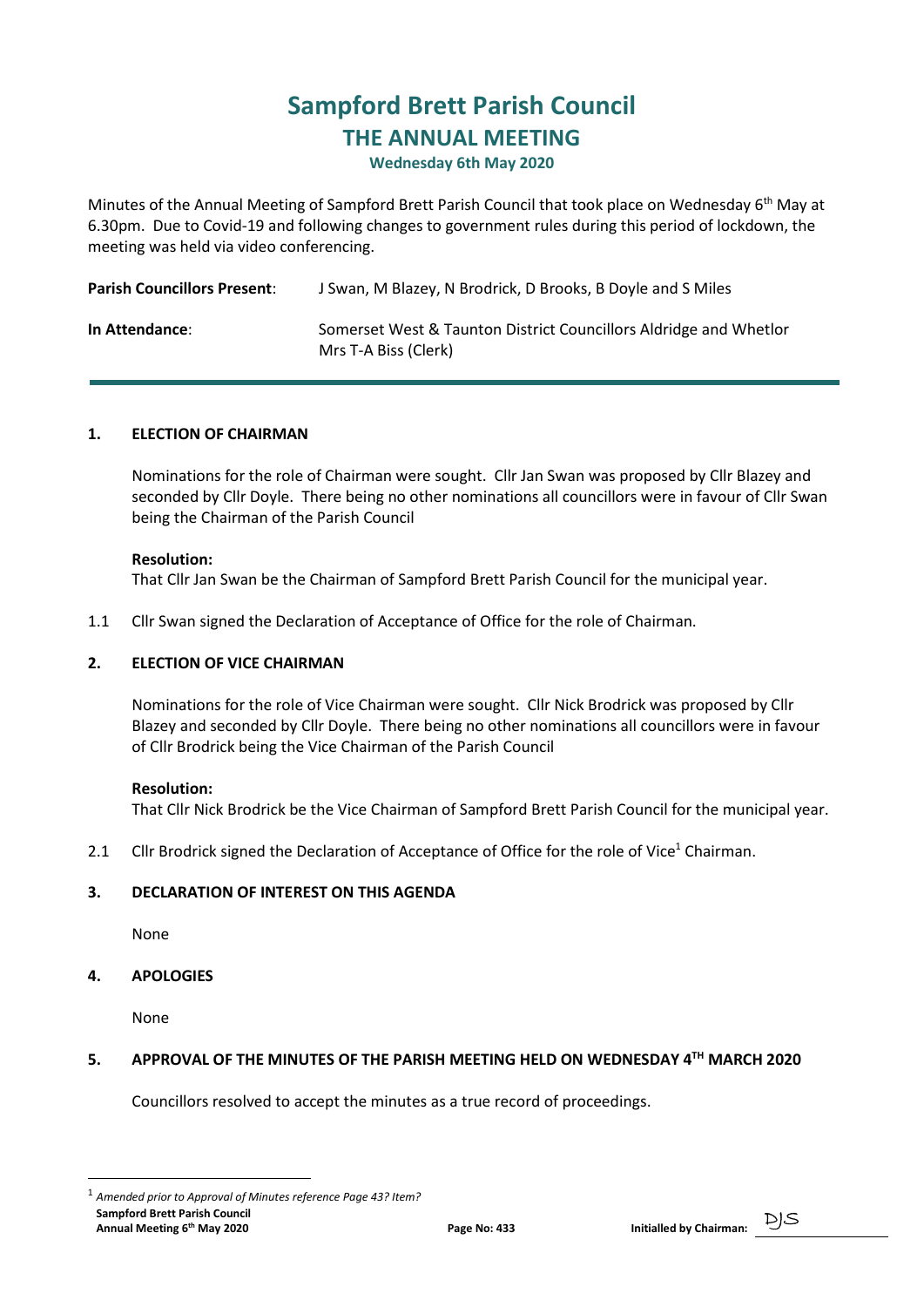### Resolution:

That the minutes of the Parish Council meeting held on  $4<sup>th</sup>$  March 2020 were approved as being a true and accurate record and signed as such.

# 6. MATTERS ARISING

- 6.1 Page 431 Item 9.1 Location of Rake Cllr Blazey confirmed the rake had not been moved however a new site has been located at Clowder Cottage.
- 6.2 Page 431 Item 9.2 Waterproof Storage Boxes The Parish has yet to purchase these Storage Boxes.
- 6.3 Page 431 Item 10 Consultation on the Local Plan Parish comments have been accepted by the District Council.
- 6.4 Page 432 Item 14 Climate Change Cllr Swan attended the Climate Change meeting organised for Parishes within the Quantock Towers Benefice and felt that there was a wide spectrum of Parish specific issues raised.
- 6.5 Page 432 Item 15 Telephone Kiosk Light The "Telephone" Kiosk light has been repaired. A request has been received from a member of the public for the Parish to consider if the light could be turn off during the night. A quote has been received for the installation of a timeclock switch and clarification is being sort on the requirement for Listed Building Consent.

# 7. APPOINTMENT OF REPRESENTATIVES TO OUTSIDE BODIES

| West Somerset Flood Group   | Cllr Blazey          |
|-----------------------------|----------------------|
| <b>Public Rights of Way</b> | <b>Cllr Brodrick</b> |
| Neighbourhood Watch         | Cllr Swan            |

#### Resolution:

 That the above-named councillors act as the Parish Council representatives to outside bodies and that representation at the Area Panel is not restricted to a specific Parish Councillor.

#### 8. FINANCIAL REPORT

 The Internal Audit for 2019/2020 is completed with an extension granted (due to covid-19) for the External Audit.

Approval requested for the payment of the following:

| <b>TOTAL: £444.00</b> |
|-----------------------|

The Clerk requested if the Councillors would consider Internet Banking.

#### Resolution:

That the above payments total £444.00 be made.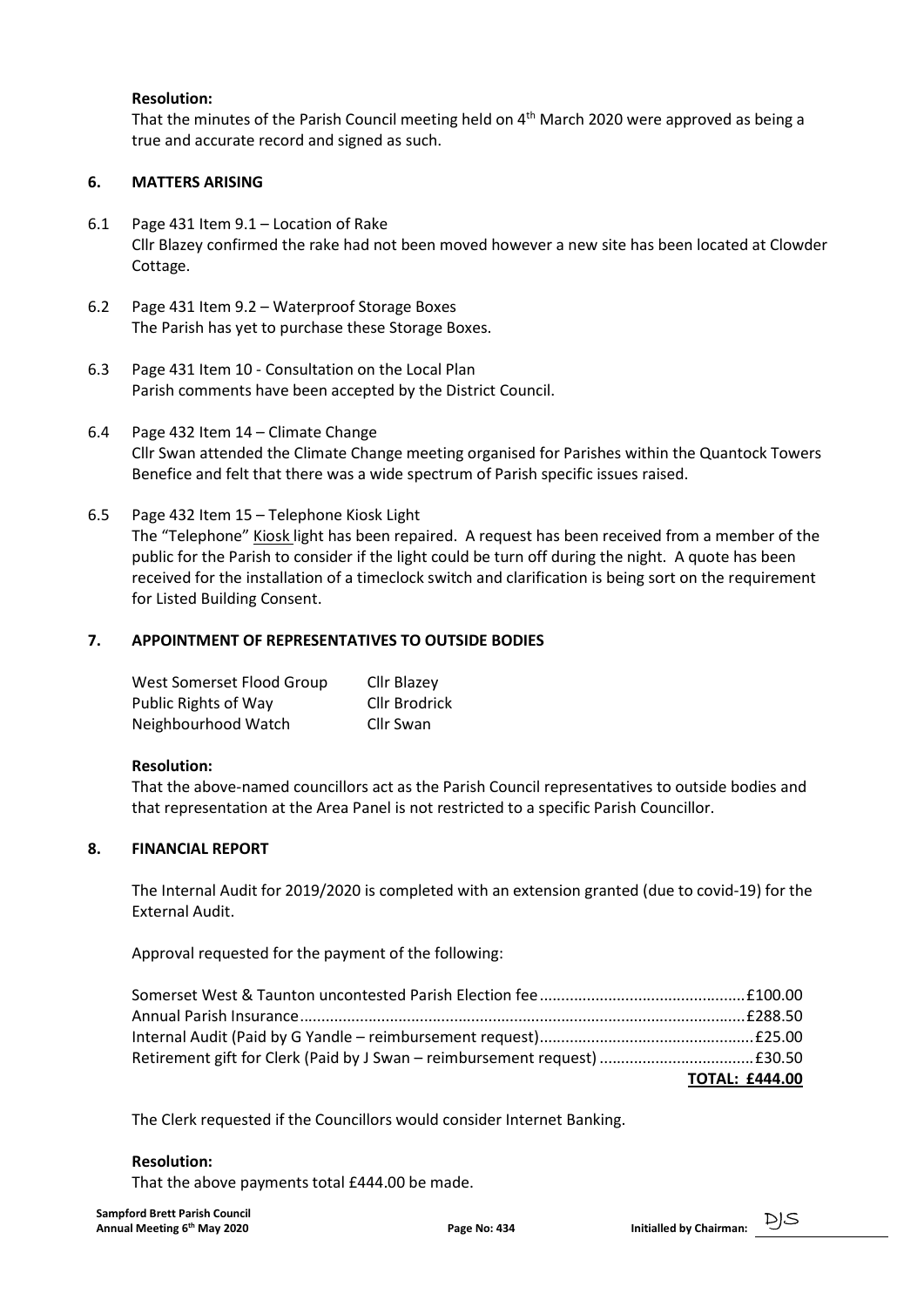# Resolution:

That the Parish Clerk actions the changes require for Internet Banking.

# 9. TO ADOPT THE EMERGENCY PLAN

 The Emergency Plan had been circulated prior to the meeting. Cllr Brodrick thanked Cllr Blazey for the work and time required to produce the document. No amendments were raised, and the Chairman reminded members that the document included clearly marked confidential information.

### Resolution:

 That the Emergency Plan is adopted and made available on the Parish Website (excluding confidential information).

# Resolution:

That the next scheduled review of the Emergency Plan is during May 2021.

# 10. REPORT ON THE PARISH RESPONSE TO COVID-19

Cllr Swan reported that information was circulated door-to-door on the 15<sup>th</sup> March 2020 informing residents of help available to them via the Parish Council. The support from members of the community has been very possible positive<sup>2</sup> with all request received dealt with. As the Parish Council has led the response it has simplified the process of accessing support from across other Agencies. Information will be continually updated on the Parish Website and Facebook page.

# 11. REPORT FROM AVON AND SOMERSET CONSTABULARY

 The Chairman read the report received from PCSO 9308 Sue Marks, highlight the following information:

- PS 2361 Huw Jenkins is the new Sergeant for the neighbourhood team of West Somerset Williton, Watchet, Quantocks, Minehead and Exmoor areas.
- Sgt Dan Bishop is now covering the Wellington area beat only.
- PC1200 James Calloway and PC507 Steven Woodward are two additional neighbourhood officers who will be mainly covering Minehead and Exmoor areas.
- PC 4376 Jamie Munro and PC 4971 Ben Dilworth Smith still covers Williton, Watchet and Quantock areas.
- Both Sue Thompson and Sue Marks cover Williton, Watchet and Quantock areas.
- PCSO's Linda Brooks and Katherine Williams, from Minehead and PC James Calloway are giving regular updates to what has been occurring within the area, on Facebook.
- There are still reports of scam's, through telephone calls and online please never give your bank details to anyone. Never send photos online, especially people you do not know; this is usually on dating sites when you do not know whom or where they live. You may be talking to someone who is trying to befriend you via these sites and during these lockdown times, there

Sampford Brett Parish Council Samptord Brett Parish Council<br>Annual Meeting 6<sup>th</sup> May 2020 **Page No: 435** Page No: 435 Initialled by Chairman: DJS <sup>2</sup> Amended prior to Approval of Minutes reference Page 43? Item?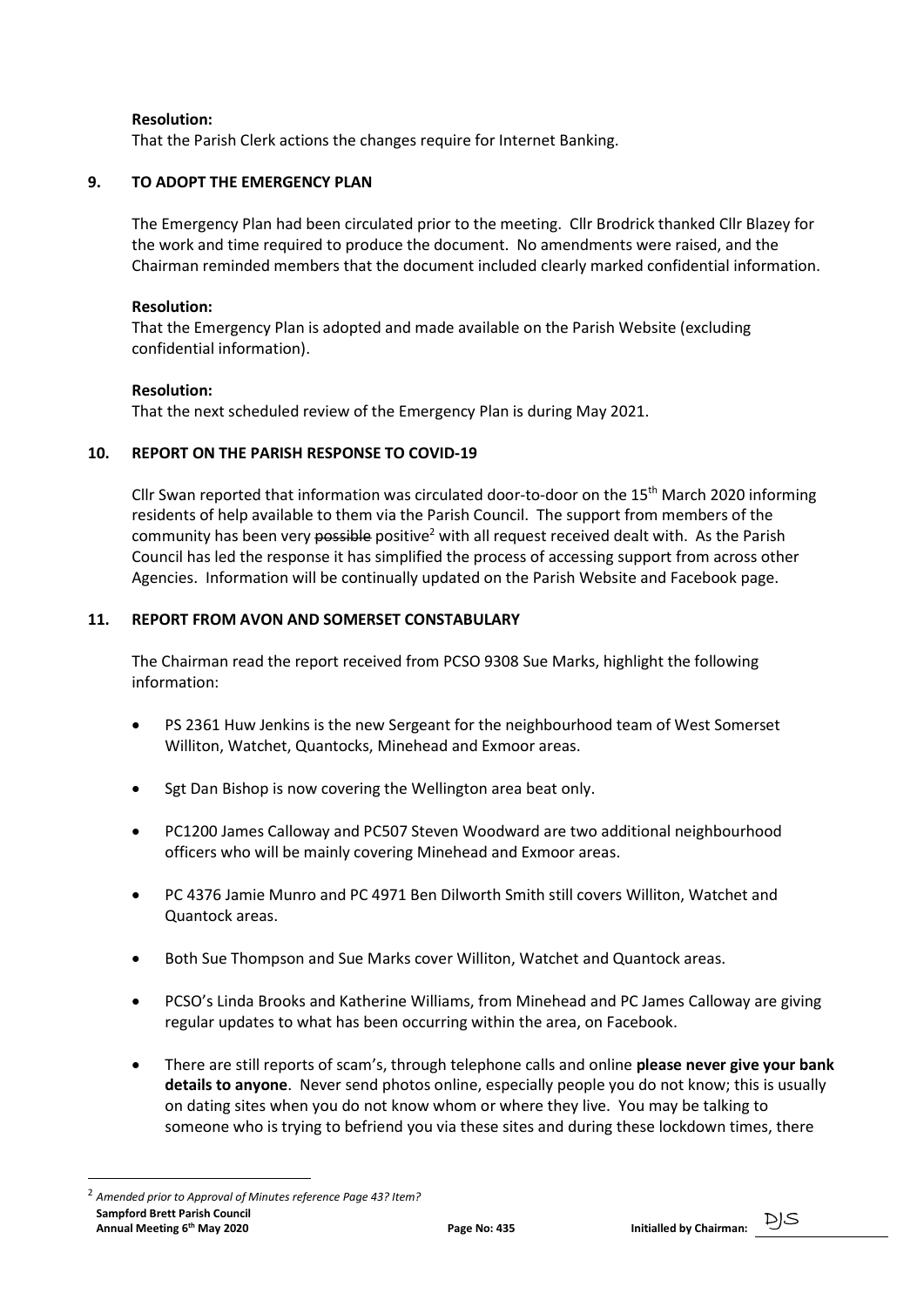are many lonely people just needing someone to talk with. Most of the time these people are not who you believe they are.

- Lastly remember during this lockdown and the bank holiday weekend coming up, we still need to be staying safe no visiting friends or family, no nonessential travelling. No large gatherings of more than two people unless they are family members living in the same house.
- Staying six feet away from other persons when out exercising.

### 12. SOMERSET WEST & TAUNTON PLANNING APPLICATIONS UPDATE

Refer to Appendix A

# 13. PUBLIC RIGHTS OF WAY UPDATE

 Cllr Brodrick reported that path W11/20/3 had been cleared by members of the Parish and asked that a letter of thanks be sent to Mr and Mrs Day for their efforts. Cllr Swan reported a tree leaning across 'church path' near the junction to Aller Farm / Tower Hill junction. Cllr Brodrick to investigate.

#### Resolution:

That the Parish Clerk sends a letter of thanks to Mr & Mrs Day

# 14. THE NEXT MEETING OF THE COUNCIL

The next Parish Meeting of the Council will take place on Wednesday  $3<sup>rd</sup>$  June 2020 at 6.30pm.

The Chairman thanked all those in attendance and the meeting closed at 7:34pm.

# Websites available for further information:

| <b>NHS</b>                                   | nhs.uk/coronavirus                                                    |
|----------------------------------------------|-----------------------------------------------------------------------|
| River and Seal Levels                        | https://flood-warning-information.service.gov.uk/river-and-sea-levels |
| Sign Up to Flood Warning                     | https://www.gov.uk/sign-up-for-flood-warnings?                        |
| Somerset County Council Public Rights of Way | www.somerset.gov.uk/waste-planning-and-land/public-rights-of-way/     |
| Somerset West & Taunton Council              | www.somersetwestandtaunton.gov.uk/                                    |
| West Somerset Flood Group                    | www.westsomersetflood.org.uk                                          |